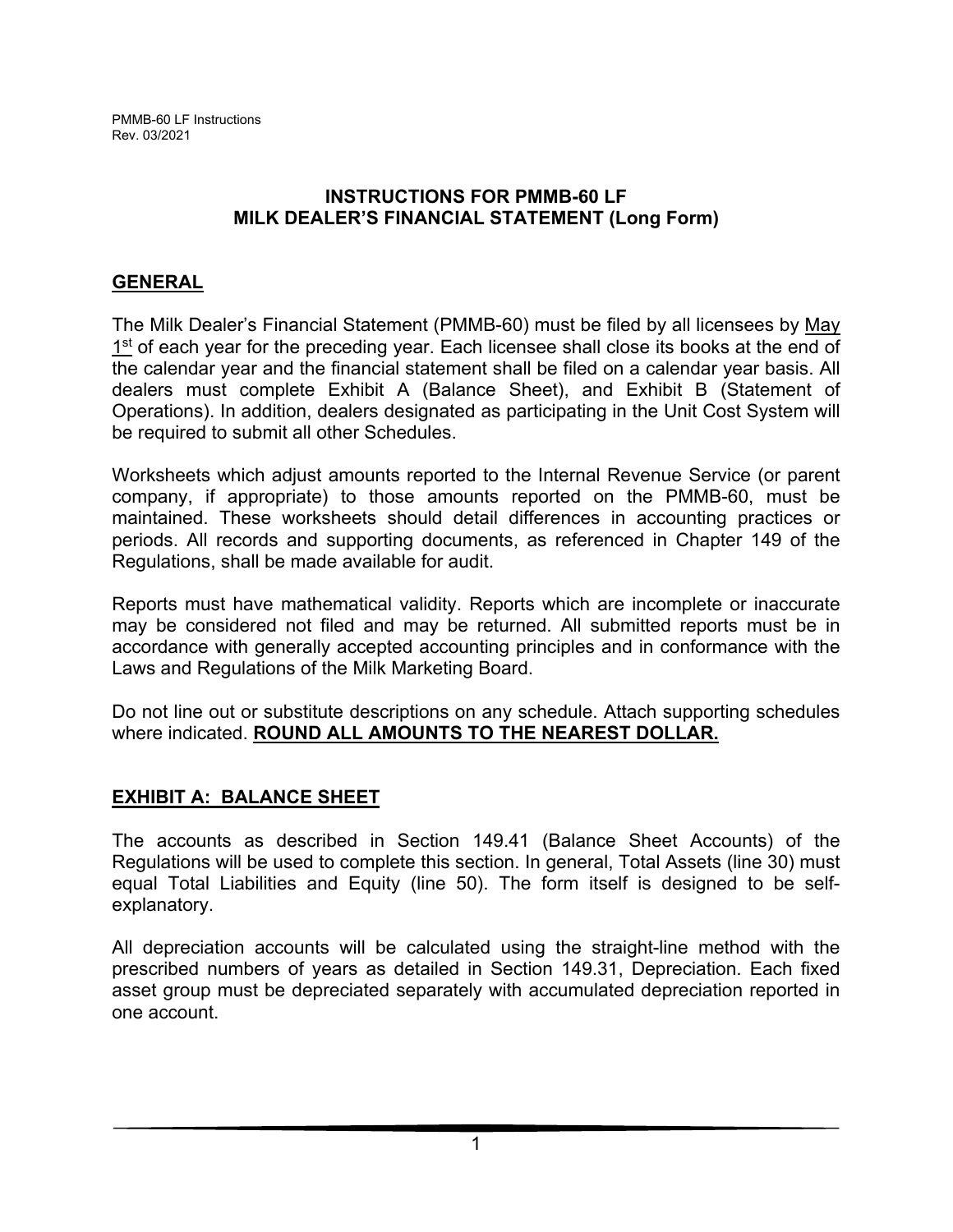# **EXHIBIT B: STATEMENT OF OPERATIONS**

This form is in the format of a standard income statement and should be selfexplanatory. Accounts and descriptions may be found in Sections 149.42 of the Regulations. See Schedule B-2 for completing the Productive Cost Center Expenses Distribution section of this form (lines 25 through 37 of Exhibit B). Service Cost Center expenses (Administrative, General Plant, Warehouse, Power Plant, Transportation/Garage) per Schedule B-3 will be allocated to, and contained in, the Productive Cost Centers.

Sales (lines 1 through 3) are to include all product sales (both Controlled and non-Controlled) and are to be grouped according to customer type (Dealer, Subdealer and other). All Discounts (Full Service, Limited Service, Dock pick-up, etc.) can be combined and reported on Line No. 7 ('Discounts – Dealers'); likewise, all Returns can be reported on Line No. 10 ('Returns – Dealers'). Discounts and Returns are to be for both Controlled and non-Controlled products.

# **SCHEDULES B-2 and B- 3: COST AND SERVICE CENTER DISTRIBUTION**

## I. Cost Information

Actual cost should be distributed on these two schedules. Expenses shall be allocated directly, wherever possible, to the appropriate cost center except for Executive Salaries which shall be allocated only to the Administrative Center. Interest expense and income should be allocated to proper cost centers on lines 39 and 40 of this schedule rather than Schedule  $B - 4$ .

Distribution of cost accumulated in one service cost center shall be allocated to another service cost center. Costs accumulated in the administrative center shall be allocated to all other service centers and productive cost centers as Administration is the first allocation. Distribution of the costs accumulated in the service cost centers shall be allocated to the appropriate productive cost centers on Schedule B-2 using the allocation percentages from Schedule B-7. On Schedule B-2, for productive cost center categories, points should be calculated in accordance with the regulations.

## II. Schedule B-2: Points Calculation

Points will be calculated according to Section 149.28 as follows:

(a) Point value for allocation of plant cost centers shall be as follows: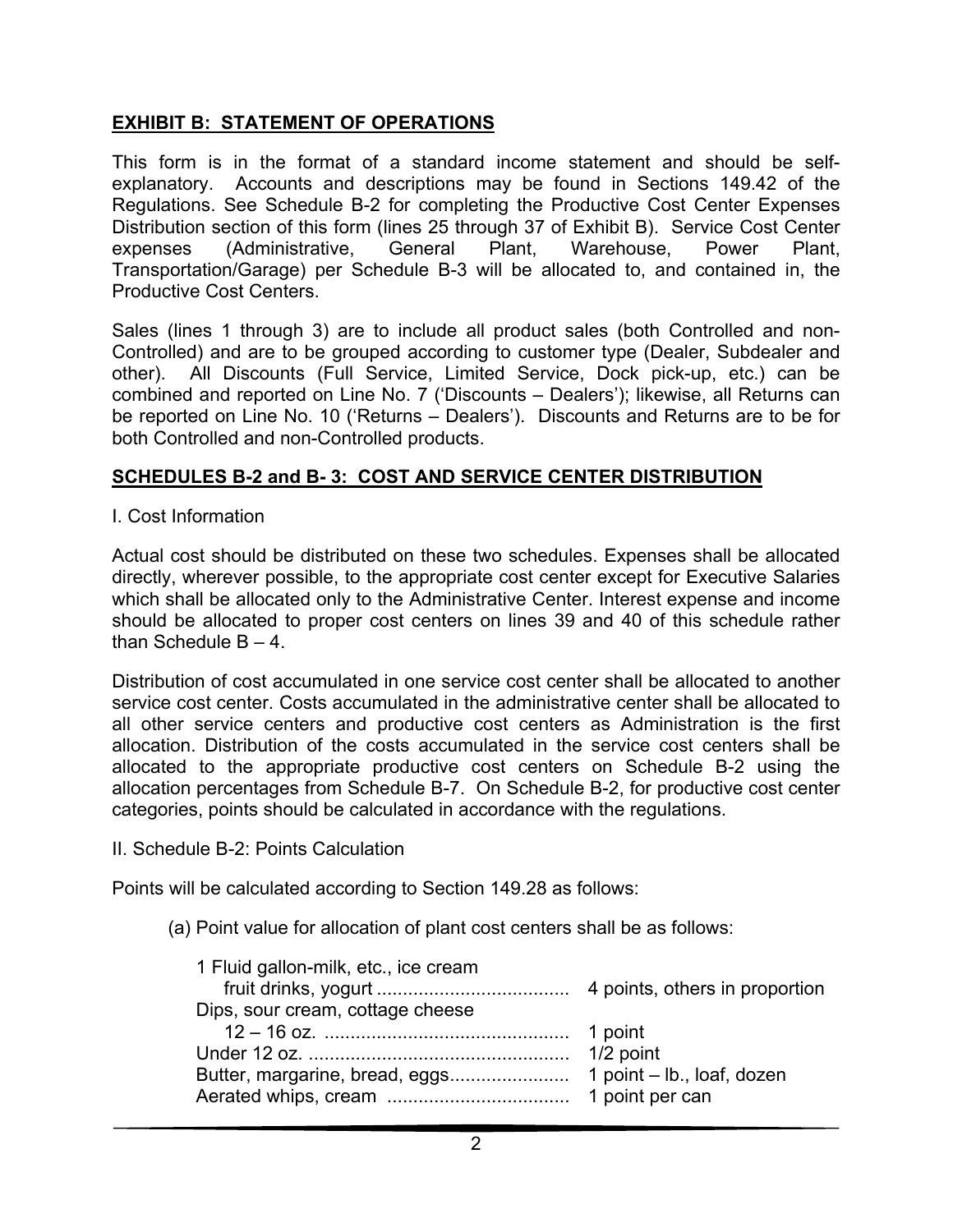| 2 points per \$1.00 sales |
|---------------------------|

Costs and points in the following cost centers will be calculated as described below. Points will be recorded on line 60 of Schedule B-2.

- 1. Receiving This should include all raw milk and cream unloaded and received at the plant. Note: All farm milk diverted to another processor should be omitted from the point calculation in this section. The points reflected in this section will be net of shrinkage. Juice products and liquid sweeteners, if received in bulk, will also be included. Associated costs will include receiving, laboratory and field work expenses and net hauling expenses for bulk transportation.
- 2. Standardization and Pasteurization This cost center should be treated the same as receiving. In the case where milk has been received and then reloaded back into a tanker for transport to another dealer before any processing has occurred, standardization and pasteurization points may differ from receiving points. Also, add juices and/or other products that were standardized or pasteurized at the plant if not already included in receiving points. Costs included in this center are the expenses incurred while standardizing, pasteurizing and homogenizing milk or other applicable products.
- 3. Bottling Bottling points include all products packaged at the dairy. Include nondairy products such as juice, iced tea, etc. Cream which is shipped out in bulk cans or takers, ice cream mix used in the licensee's own operation and all purchased packaged products should be excluded from this section. This productive cost center includes accountable expenses associated with bottling and packaging milk, cream and other applicable items.
- 4. Bottle Washer This cost center is based on the number of units, in points, which went through the bottle washer. Records should indicate the number of each size of returnable container that was bottled for the year. All direct costs such as repairs and maintenance to the bottle washer along with associated costs like handling will be included here.
- 5. Blow Molder This cost center will include all units produced by the blow mold machine in points. (The number of each size container produced by the blow mold machine will be reflected on Schedule B-5.) All direct labor costs, resin costs and depreciation costs will be included along with any affiliated costs.
- 6. Cold Room This cost center will include all packaged products whether processed and packaged at the plant or products received from other sources which require refrigeration. Therefore, the cold room will equal the bottling points plus any packaged or miscellaneous purchases which require refrigeration.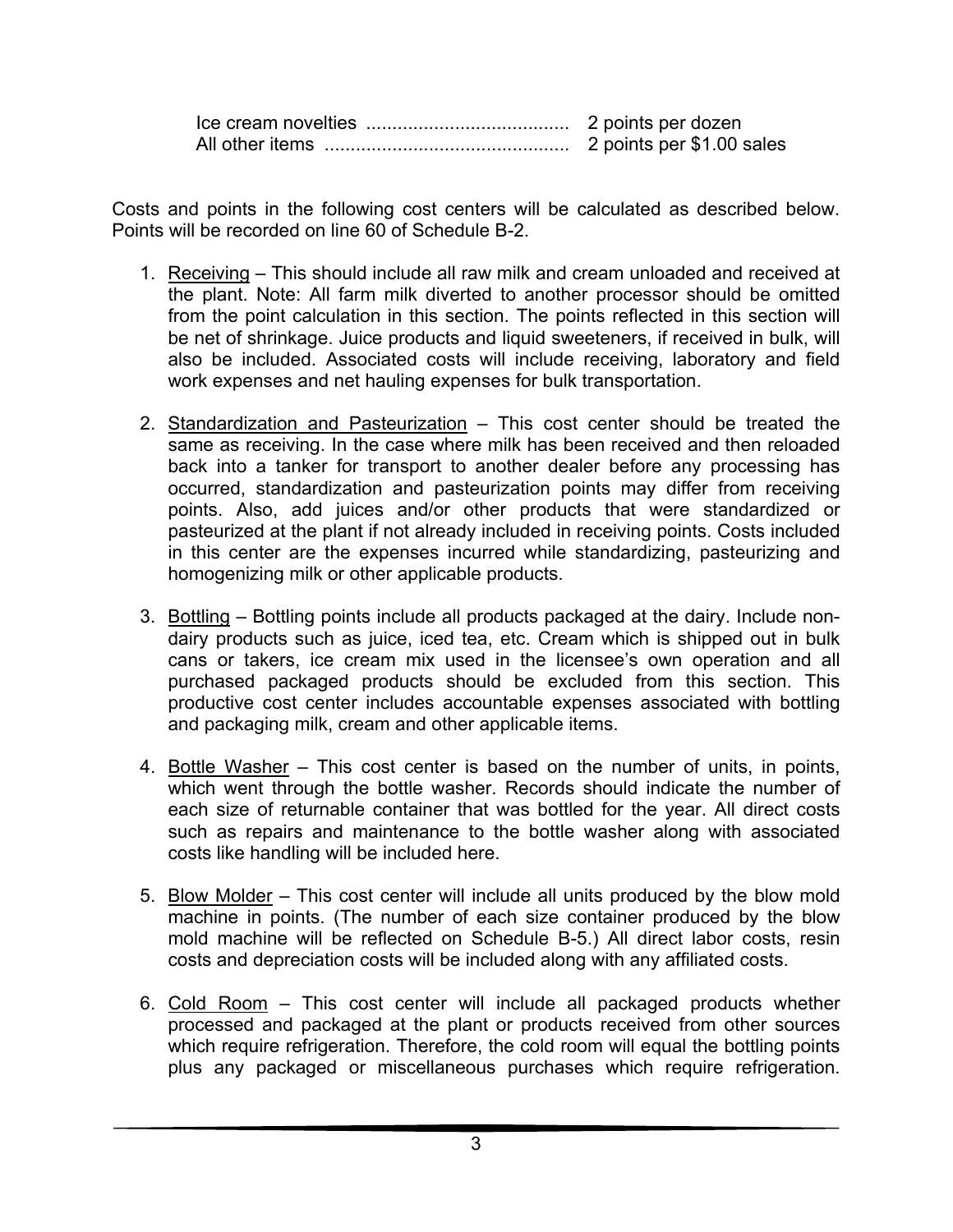Productive costs include accountable costs associated with storing finished milk products and other perishable products handled by the licensee.

- 7. Delivery Delivery points include all sales with the exception of bulk milk and cream sales to other dealers where the delivery expense rests with the purchaser. Dock pick-up sales are also excluded. All retail and wholesale delivery costs will be included here. Ice cream delivery costs will be separated on Schedule B-2.
- 8. Selling All sales, regardless of how delivered or picked up, will be included in this cost center excluding diverted milk not received at the plant. Ice cream selling costs will be separated on Schedule B-2.
- 9. Processing Service Includes the cost of services rendered by a processing dealer for another dealer. This is to be used only by a dealer who has contracted to have processing done by another dealer. On its report, the dealers who actually processed the milk shall include the cost of such services in the applicable productive cost center.

# **SCHEDULE B-4: NON-OPERATING INCOME AND EXPENSES**

This schedule must be accompanied by precise explanations of each income and expense item. This explanation should include the nature of the item, date of event if applicable, and any pertinent information which will aid in determining the propriety of placing an item in this section.

## **SCHEDULE B-5: MILK CONTAINER DATA**

Quantities of each type and size container used to package milk, cream and sour cream products should be entered here. It should be noted that quantities should be those actually used according to bottling records, regardless of inventory variances. Other containers shall include those not specifically listed in Schedule B-5. Note: Purchases of returnable containers should be capitalized and the cost will be reflected as depreciation in the Bottle Washer Cost Center.

# **SCHEDULE B-6: ALLOCATION OF SERVICE TO OPERATING CENTERS**

A documented and valid method of allocation should be entered in this section. Allocate the Administrative cost center based on total direct costs in each of the other cost centers. All other service cost centers will be based on each dealer's experience and most appropriate allocation methods.

# **SCHEDULE B-7: PERCENTAGES ALLOCATED TO OPERATING CENTERS**

To complete this section, first complete Schedules B-2 and B-3 down to line 49 using actual cost data for each service and productive cost center. To determine the administrative service center percentage allocation to the other cost and service